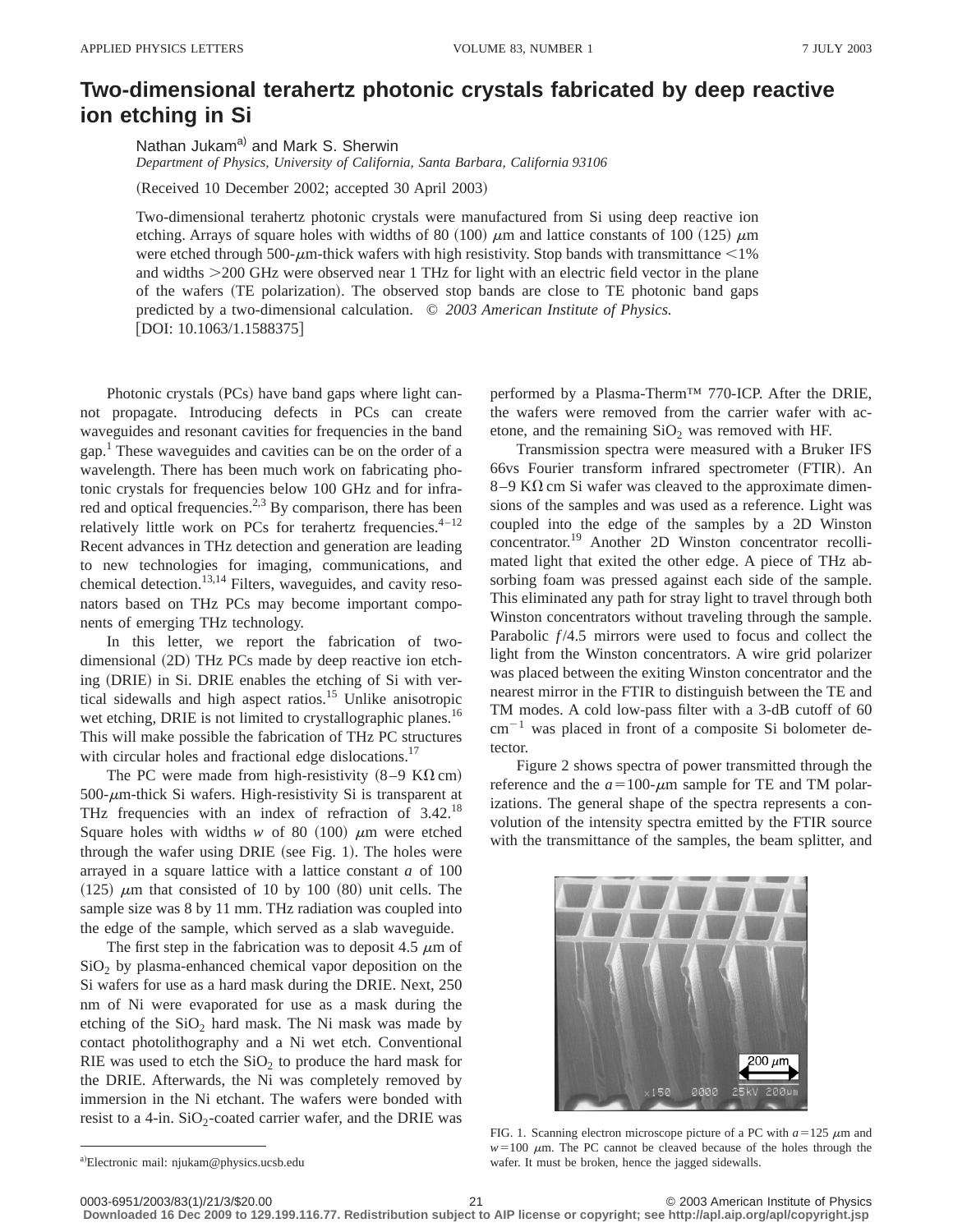

FIG. 2. Power transmitted through reference wafer  $(a)$  and  $(c)$ , and PC  $(b)$ and  $(d)$ , for light polarized in the TM  $(a)$  and  $(b)$  and TE  $(c)$  and  $(d)$  directions. The PC had period  $a=100 \mu m$  and square edge  $w=80 \mu m$ . Insets show sample, light polarization, and wire grid polarizer. All of the figures have been rescaled for visual clarity.

filters. A small dip in the TM spectrum [Fig. 2(b)] is observed at 0.83 THz that is not present in the TM reference spectrum [Fig.  $2(a)$ ]. When the polarizer is rotated to select the TE modes, a large stop band in the spectrum of the PC is observed near 1 THz in Fig.  $2(d)$  that is not present in the TE reference spectrum [Fig.  $2(c)$ ]. The TE transmittance spectra (sample/reference) of the  $a=125-\mu m$  and  $a=100-\mu m$ samples are shown in Fig. 3. A stop band in which the transmittance dips to  $\leq 1\%$ , is visible for both samples.

The band diagrams of a square 2D lattice with square



FIG. 3. Transmittance of 2D PCs for TE-polarized light propagating in the F-X direction. Solid line (dotted line) is for the crystal with  $a=100 \mu m$  and  $w=80$   $\mu$ m crystal ( $a=125$   $\mu$ m and  $w=100$   $\mu$ m crystal). The horizontal lines correspond to the calculated 2D TE band gap and the TE band gap in the  $\Gamma$ -X direction.



FIG. 4. Photonic band structure for 2D square lattice with  $w/a = 0.8$ . Solid (dashed) lines show first and second TE (TM) bands. The insert shows the irreducible Brillouin zone of a 2D square lattice.

holes and  $w/a = 0.8$  were computed using the MIT Photonic-Bands<sup>™</sup> software.<sup>20,21</sup> The first and second TE and TM bands of the 2D PC are shown in Fig. 4. The structure has a TE band gap with a width of 0.10 *c*/*a*, and a very small TM band gap with a width of 0.004  $c/a$ . In the  $\Gamma$ -X direction, the direction of propagation for these experiments, the structure has a TE gap extending from 0.21 *c*/*a* to 0.41 *c*/*a* and a smaller TM gap extending from 0.20 *c*/*a* to 0.26 *c*/*a*. The calculated 2D TE gap in the  $\Gamma$ -X direction and the total TE gap for both samples are shown as lines in Fig. 3 for comparison.

For both samples, the stop bands are close to the predicted values for the total TE gaps. However, the THz radiation propagated mostly in the  $\Gamma$ -X direction. Thus, the stop band is expected to correspond to the  $\Gamma$ -X band gap, which extends to lower frequencies. From the *f*/number of the beam and the air-Si index mismatch, we estimate the range of angles sampled from the  $\Gamma$ -X direction in the plane of the wafer is 2°.

The dip at  $.83$  THz in the TM spectra in Fig. 2(b) may correspond to the smaller TM gap. Interestingly, this dip is near the lower edge of the TE stop band. This would be expected from Fig. 4, because the  $\Gamma$ -X TM gap is close to the lower  $\Gamma$ -X TE band edge. However, both the TM dip and the lower stop-band edge occur at higher than expected frequencies.

We attribute the discrepancy between the predicted 2D gaps and measured stop bands to two factors. The first, which we believe is the most important, is that the samples were made of  $500$ - $\mu$ m-thick wafers in order to have sufficient throughput. At THz frequencies, these wafers support several slab waveguide modes that have a component of the wave vector  $k_z$  perpendicular to the plane of the waveguide. For a given wave vector *k*, this will reduce the magnitude of its in-plane component of the wave vector  $\beta$ , where  $\beta^2 + k_z^2$  $=k<sup>2</sup>$ . This decreases the effective in-plane index of refraction  $n_{\text{eff}}=c\beta/\omega$  of the slab mode. It can be shown<sup>1</sup> that for any mode with frequency  $\omega$ , wave vector  $k$ , and index of refraction  $n(r)$ , if the index is decreased by a factor *s* such that  $n'(\mathbf{r}) = n(\mathbf{r})/s$ , then the mode with wave vector *k* is still

**Downloaded 16 Dec 2009 to 129.199.116.77. Redistribution subject to AIP license or copyright; see http://apl.aip.org/apl/copyright.jsp**